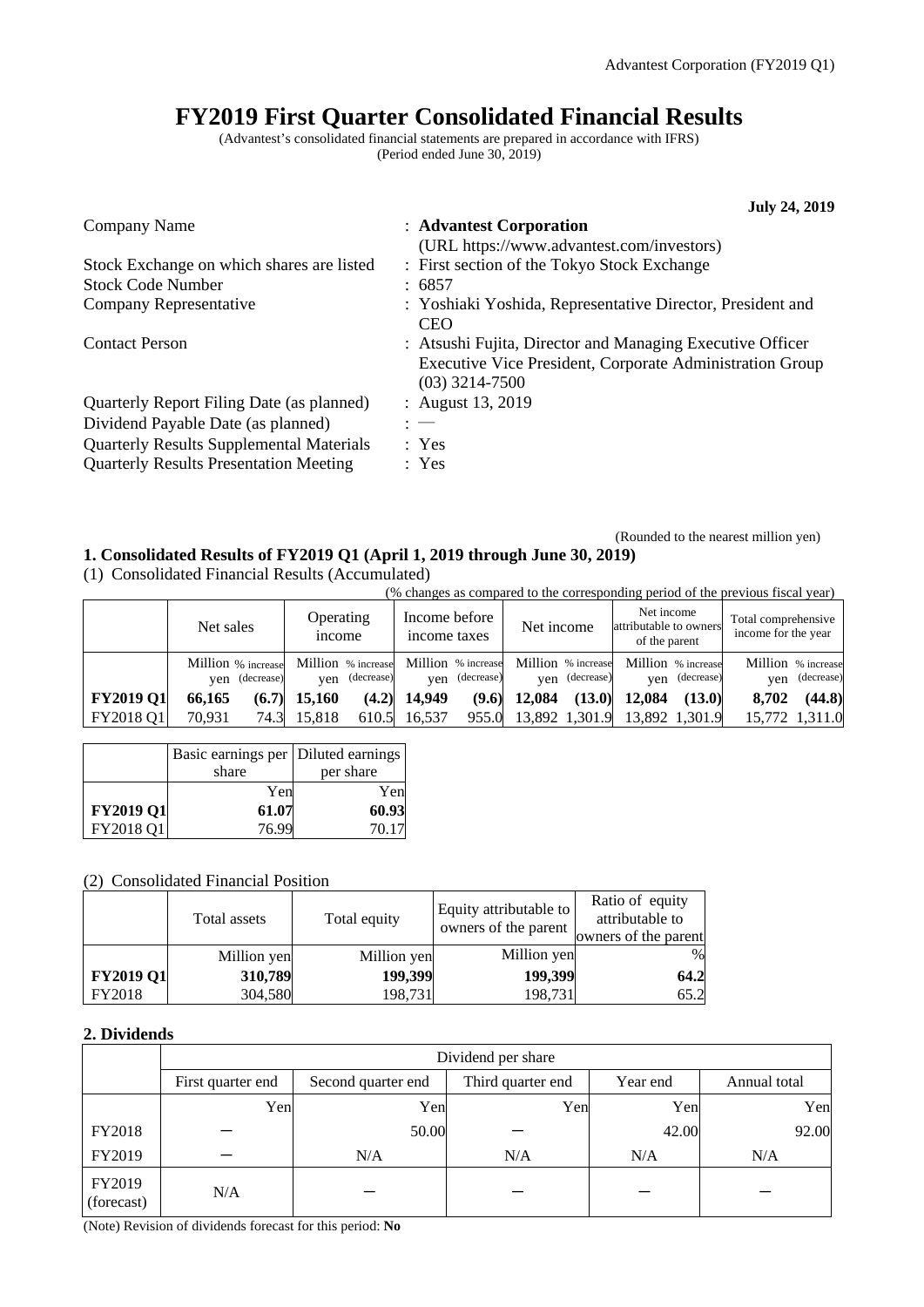### **3. Projected Results for FY2019 (April 1, 2019 through March 31, 2020)**

|        |                               |        |         |                               |         |            |         |        |                                                    | (% changes as compared to the previous fiscal year) |
|--------|-------------------------------|--------|---------|-------------------------------|---------|------------|---------|--------|----------------------------------------------------|-----------------------------------------------------|
|        | Net sales<br>Operating income |        |         | Income before<br>income taxes |         | Net income |         |        | Net income attributable<br>to owners of the parent |                                                     |
|        | Million                       | $\%$   | Million | $\%$                          | Million | $\%$       | Million | $\%$   | Million                                            | %                                                   |
|        | yen                           |        | yen     |                               | yen     |            | yen     |        | yen                                                |                                                     |
| FY2019 | 230,000                       | (18.6) | 30,000  | (53.6)                        | 31,000  | (53.2)     | 26,000  | (54.4) | 26,000                                             | (54.4)                                              |

(Note) Revision of dividends forecast for this period: **No**

### **4. Others**

- (1) Material changes in subsidiaries during this period (changes in scope of consolidation resulting from changes in subsidiaries): None
- (2) Changes in accounting policies and accounting estimates
	- 1) Changes in accounting policies required by IFRS: Yes
	- 2) Changes arising from factors other than 1: None
	- 3) Changes in accounting estimates: None

For details, please refer to the (5) Notes to the Condensed Consolidated Financial Statements (Changes in Accounting Policies), page 12.

(3) Number of issued and outstanding share (ordinary share):

- 1) Number of issued and outstanding share at the end of each fiscal period (including treasury share): FY2019 Q1 199,566,770 shares; FY2018 199,566,770 shares.
- 2) Number of treasury share at the end of each fiscal period:
- FY2019 Q1 1,636,661 shares; FY2018 1,732,515 shares.
- 3) Average number of outstanding share for each period (cumulative term):

FY2019 Q1 197,881,414 shares; FY2018 Q1 180,438,062 shares.

(Note) Advantest's share (FY2019 Q1 272,446 shares, FY2018 272,446 shares), which is being kept as performance share option compensation in trust account, is included in the number of treasury share at the end of each fiscal period. Moreover, the Advantest's share that mentioned above is also included in the treasury share which is deducted during the calculation of average number of outstanding share for each period.

### **Status of Audit Procedures**

This quarterly financial results report is not subject to quarterly review procedures by independent auditors.

#### **Explanation on the Appropriate Use of Future Earnings Projections and Other Special Instructions**

This document contains "forward-looking statements" that are based on Advantest's current expectations, estimates and projections. These forward-looking statements are subject to known and unknown risks, uncertainties and other factors that may cause Advantest's actual results, levels of activities, performance or achievements to be materially different from those expressed or implied by such forward-looking statements. These factors include: (i) changes in demand for the products and services produced and offered by Advantest's customers, including semiconductors, communications services and electronic goods; (ii) circumstances relating to Advantest's investment in technology, including its ability to timely develop products that meet the changing needs of semiconductor manufacturers, communications network equipment and components makers and service providers; (iii) significant changes in the competitive environment in the major markets where Advantest purchases materials, components and supplies for the production of its products or where its products are produced, distributed or sold; and (iv) changes in economic conditions, currency exchange rates or political stability in the major markets where Advantest procures materials, components and supplies for the production of its principal products or where its products are produced, distributed or sold.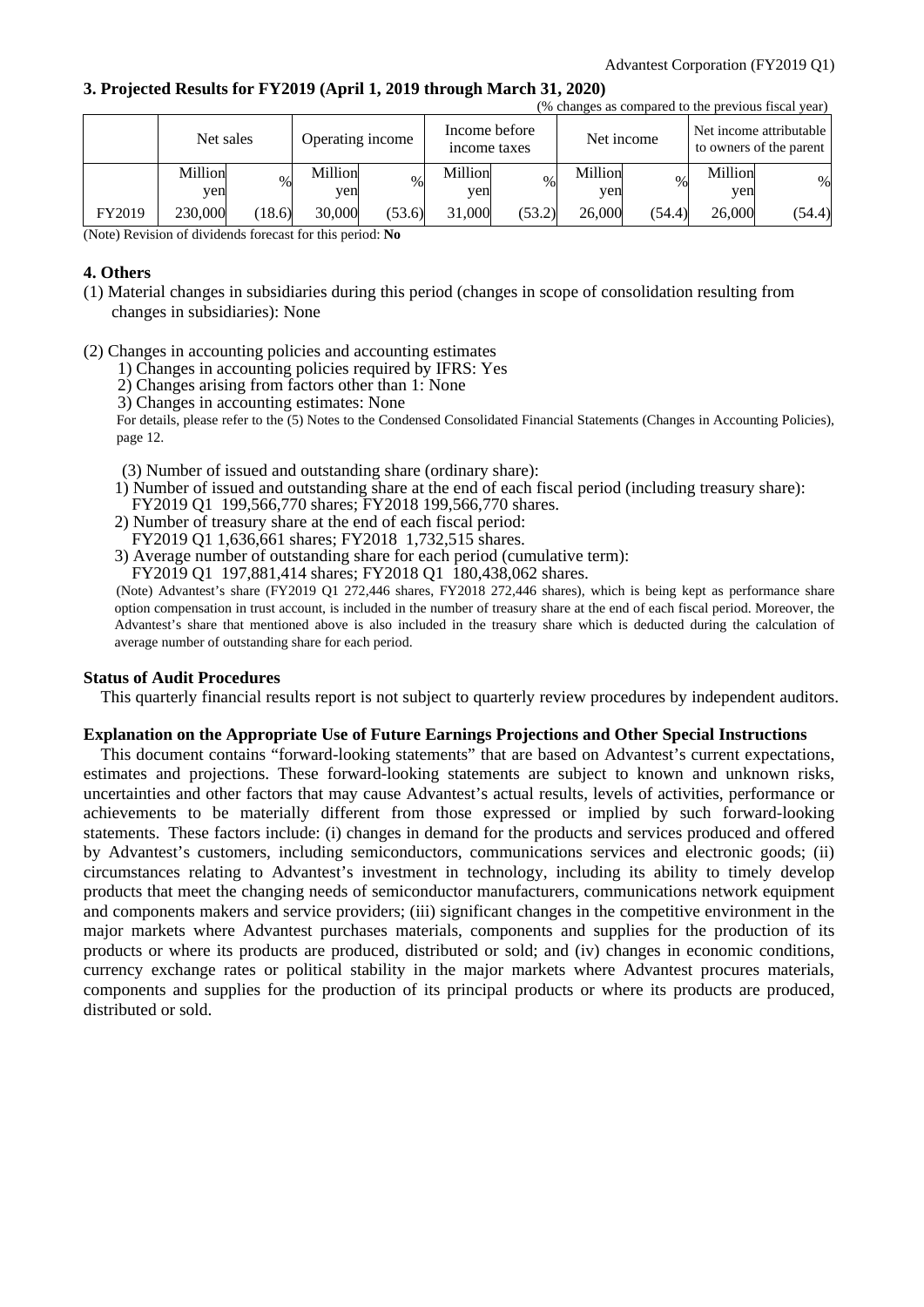## **Contents**

|                                                                                   | P. 2  |
|-----------------------------------------------------------------------------------|-------|
|                                                                                   | P. 2  |
|                                                                                   | P. 4  |
|                                                                                   | P. 4  |
|                                                                                   | P. 4  |
|                                                                                   | P. 6  |
| (1) Condensed Consolidated Statement of Financial Position ······················ | P. 6  |
| (2) Condensed Consolidated Statement of Profit or Loss and Condensed Consolidated |       |
|                                                                                   | P. 8  |
|                                                                                   | P. 10 |
| (4) Condensed Consolidated Statement of Cash Flows                                | P. 11 |
| (5) Notes to the Condensed Consolidated Financial Statements                      | P. 12 |
|                                                                                   | P. 12 |
|                                                                                   | P. 12 |
|                                                                                   | P. 13 |
| FY2019 First Quarter Consolidated Financial Results Overview ···················· | P. 14 |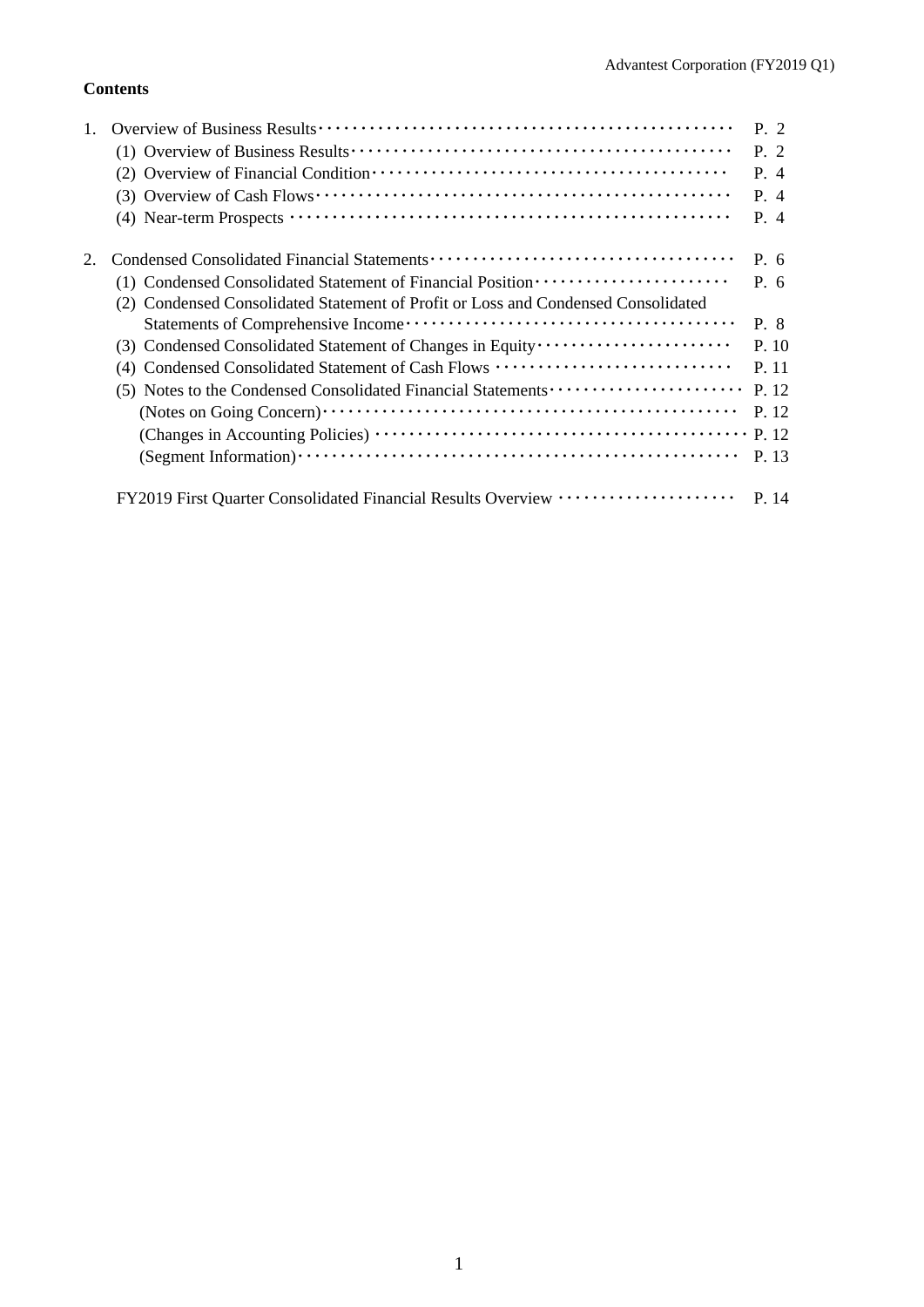$(in$  billion  $van$ )

## 1. Overview of Business Results

#### (1) Overview of Business Results

Consolidated Financial Results of FY2019 Q1 (April 1, 2019 through June 30, 2019)

|                            |                                     |                                     | THE OTHER YOU'LL                                                                                    |
|----------------------------|-------------------------------------|-------------------------------------|-----------------------------------------------------------------------------------------------------|
|                            | Three months ended<br>June 30, 2018 | Three months ended<br>June 30, 2019 | As compared to the<br>corresponding period of<br>the previous<br>fiscal year<br>increase (decrease) |
| Orders received            | 70.6                                | 65.9                                | $(6.7\%)$                                                                                           |
| Net sales                  | 70.9                                | 66.2                                | $(6.7\%)$                                                                                           |
| Operating income           | 15.8                                | 15.2                                | $(4.2\%)$                                                                                           |
| Income before income taxes | 16.5                                | 14.9                                | $(9.6\%)$                                                                                           |
| Net income                 | 13.9                                | 12.1                                | $(13.0\%)$                                                                                          |

During Advantest's first quarter, steady economic growth was maintained in the United States, but in the global economy an overall sense of stagnation and concerns about a future slowdown continued to strengthen due to escalating trade disputes stemming from protectionist trade policies.

In the electronics industry, where Advantest does business, demand had declined broadly since the latter half of 2018 due to the trade dispute between the United States and China, and intensification of the trade conflict further exacerbated confusion in the smartphone market. Additionally, the memory semiconductor market continued to deteriorate due to prolonged weak demand for data center servers and smartphones. This was accompanied by further inventory reductions and a review of capital investment plans by semiconductor manufacturers. At the same time, major semiconductor manufacturers have led the continuous technological evolution of SoC semiconductors to support electronic device performance improvements.

Demand for semiconductor test equipment is influenced by not only change in device production volume but also technological evolution trends in semiconductors. Miniaturization further improves the performance of semiconductors, reduces their power consumption, and increase semiconductor test time and the complexity of functional test processes.

Advantest has a strong customer base that covers the global supply chain involved in leading-edge semiconductor design and manufacturing processes. Advantest also have a broad product portfolio capable of responding to increased demand for any type of semiconductor device. Thus, as the adoption of advanced process nodes for SoC semiconductors used in smartphones has expanded, we have been able to fully exploit this opportunity to leverage our strengths to capture new semiconductor test equipment demand from many SoC semiconductor customers, even as the industry environment has deteriorated.

As a result, orders received were (Y) 65.9 billion (6.7% decrease in comparison to the corresponding period in the previous fiscal year) and net sales were (Y) 66.2 billion (6.7% decrease in comparison to the corresponding period in the previous fiscal year). Even as net sales declined, the gross margin increased in comparison to the corresponding period in the previous fiscal year due to a positive shift in the product mix, but operating income was (Y) 15.2 billion (4.2% decrease in comparison to the corresponding period in the previous fiscal year) as a result of an increase in selling and general administrative expenses associated with reinforcement of customer support capabilities. Income before income taxes was (Y) 14.9 billion (9.6% decrease in comparison to the corresponding period in the previous fiscal year) and net income was (Y) 12.1 billion (13.0% decrease in comparison to the corresponding period in the previous fiscal year). Average currency exchange rates for this quarter were 1 USD to 111 JPY (108 JPY in the corresponding period of the previous fiscal year) and 1 EUR to 125 JPY (131 JPY in the corresponding period of the previous fiscal year). The percentage of net sales to overseas customers was 95.9% (93.5% in the corresponding period in the previous fiscal year).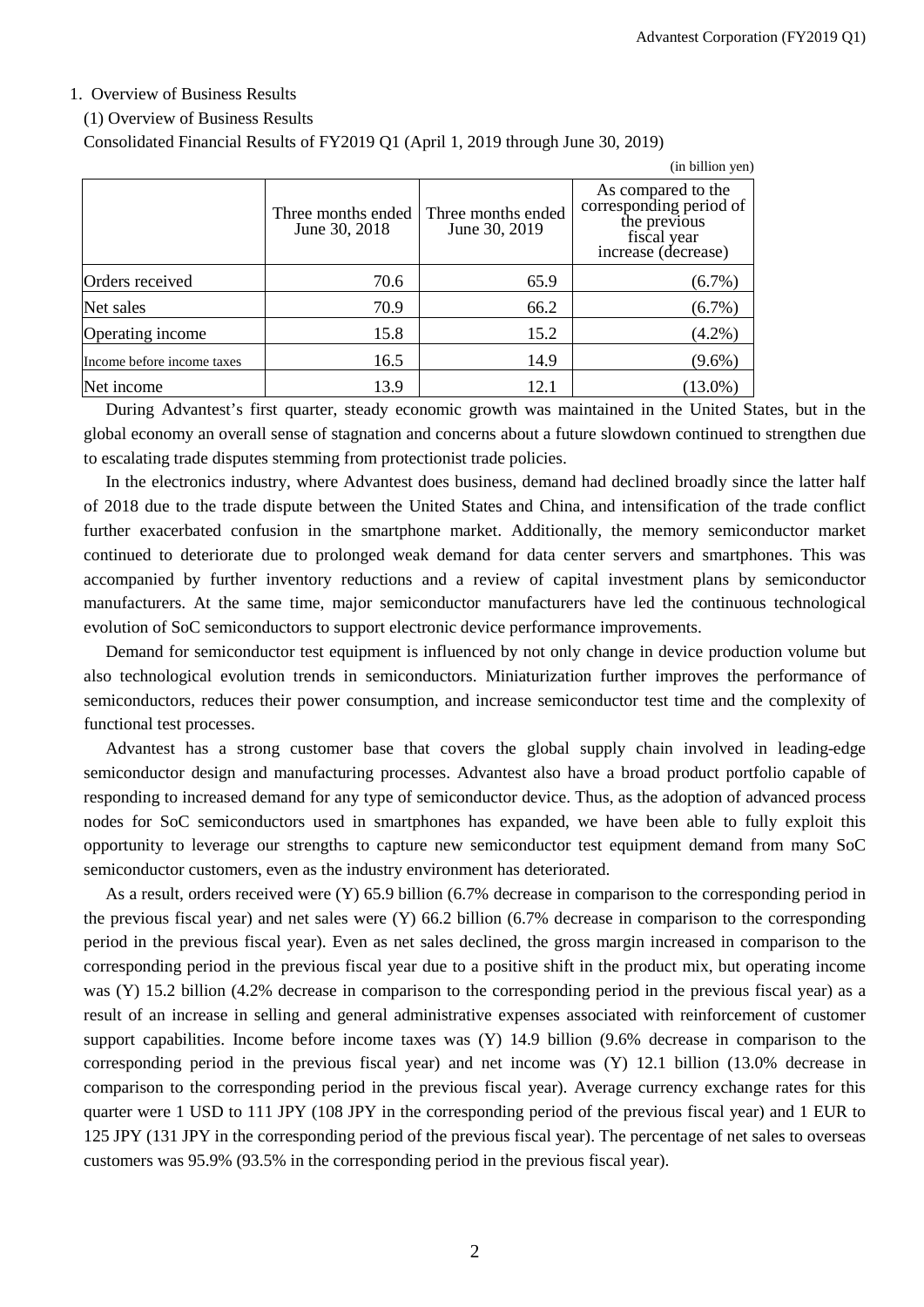Conditions of business segments are described below.

|                 |                                     |                                     | (in billion yen)                                                                                    |
|-----------------|-------------------------------------|-------------------------------------|-----------------------------------------------------------------------------------------------------|
|                 | Three months ended<br>June 30, 2018 | Three months ended<br>June 30, 2019 | As compared to the<br>corresponding period of<br>the previous<br>fiscal year<br>increase (decrease) |
| Orders received | 53.6                                | 49.9                                | $(6.9\%)$                                                                                           |
| Net sales       | 51.0                                | 50.9                                | $(0.1\%)$                                                                                           |
| Segment income  | 15.5                                | 17.7                                | 14.0%                                                                                               |

<Semiconductor and Component Test System Segment>

In this segment, our SoC test systems business reached record-high orders received and net sales, driven by factors such as smartphone performance gains, increased efforts to expand smartphone sales, and acceleration of efforts aimed at the 5G next-generation communications standard. However, orders received and net sales both declined significantly in our memory test business as a result of inventory adjustments and reduced investment by memory semiconductor manufacturers.

As a result of the above, orders received were (Y) 49.9 billion (6.9% decrease in comparison to the corresponding period in the previous fiscal year), net sales were (Y) 50.9 billion (0.1% decrease in comparison to the corresponding period in the previous fiscal year), and segment income was (Y) 17.7 billion (14.0% increase in comparison to the corresponding period in the previous fiscal year).

 $<$  Mechatronics System Segment $>$ 

|                       |                                     |                                     | (in billion yen)                                                                                    |
|-----------------------|-------------------------------------|-------------------------------------|-----------------------------------------------------------------------------------------------------|
|                       | Three months ended<br>June 30, 2018 | Three months ended<br>June 30, 2019 | As compared to the<br>corresponding period of<br>the previous<br>fiscal year<br>increase (decrease) |
| Orders received       | 9.4                                 | 7.2                                 | $(23.1\%)$                                                                                          |
| Net sales             | 11.1                                | 6.6                                 | $(40.0\%)$                                                                                          |
| Segment income (loss) | 0.4                                 | (1.0)                               |                                                                                                     |

In this segment, sales of device interface products, which are strongly correlated with memory test demand, were generally weak as memory semiconductor manufacturers continued to show restraint in capital spending.

As a result of the above, orders received were (Y) 7.2 billion (23.1% decrease in comparison to the corresponding period in the previous fiscal year), net sales were (Y) 6.6 billion (40.0% decrease in comparison to the corresponding period in the previous fiscal year), and segment loss was (Y) 1.0 billion ((Y) 1.4 billion declines in comparison to the corresponding period in the previous fiscal year).

<Services, Support and Others Segment>

|                 |                                     |                                     | (in billion yen)                                                                                    |
|-----------------|-------------------------------------|-------------------------------------|-----------------------------------------------------------------------------------------------------|
|                 | Three months ended<br>June 30, 2018 | Three months ended<br>June 30, 2019 | As compared to the<br>corresponding period of<br>the previous<br>fiscal year<br>increase (decrease) |
| Orders received | 7.7                                 | 8.8                                 | 14.7%                                                                                               |
| Net sales       | 8.9                                 | 8.6                                 | $(3.0\%)$                                                                                           |
| Segment income  | 1.9                                 | 0.5                                 | $(73.0\%)$                                                                                          |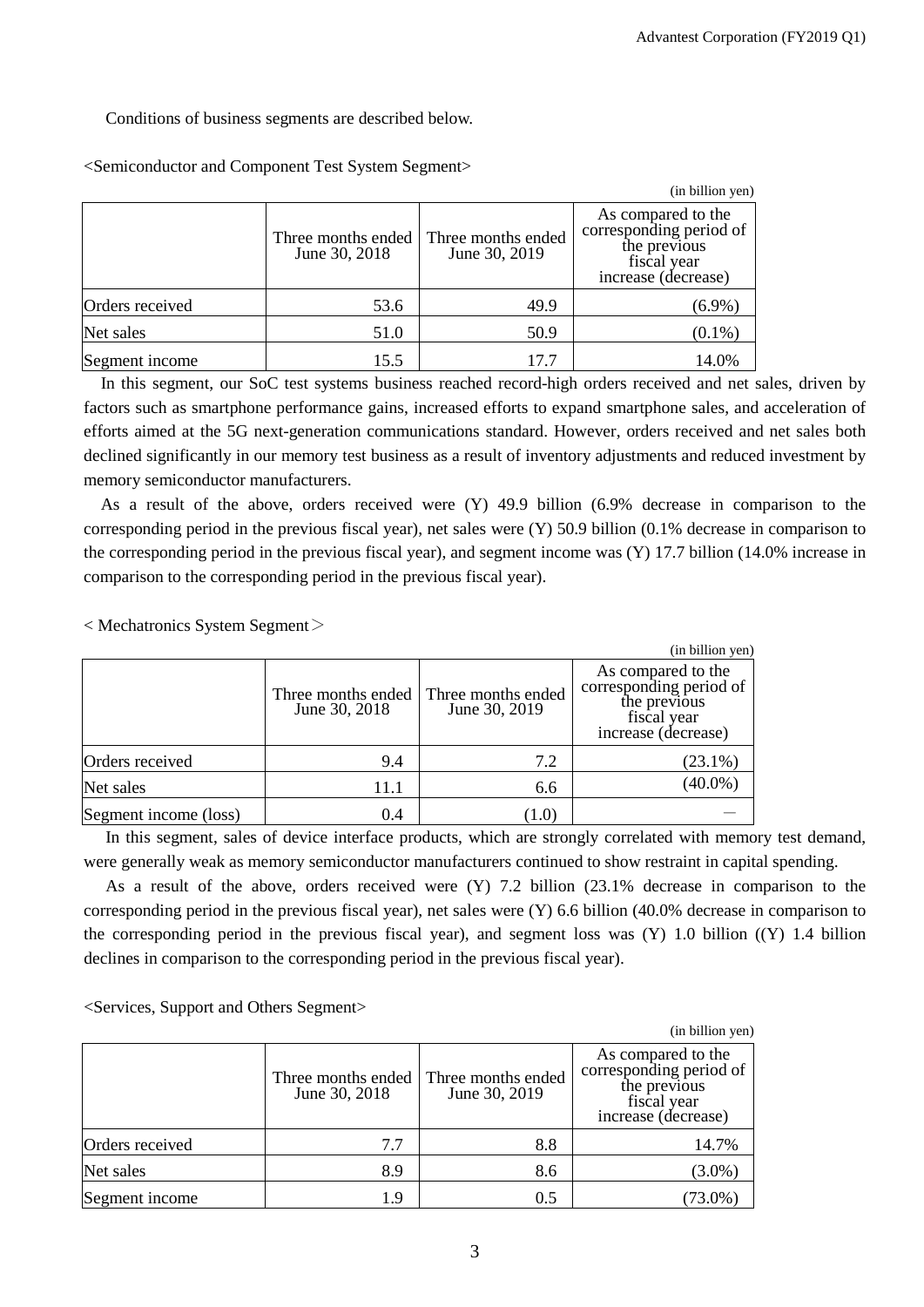In this segment, despite the slowdown in semiconductor capital investment, the level of demand for maintenance services from Advantest customers remained stable due to their solid pace of production.

As a result of the above, orders received were (Y) 8.8 billion (14.7% increase in comparison to the corresponding period in the previous fiscal year), net sales were (Y) 8.6 billion (3.0% decrease in comparison to the corresponding period in the previous fiscal year), and segment income was (Y) 0.5 billion (73.0% decrease in comparison to the corresponding period in the previous fiscal year).

### (2) Overview of Financial Condition

Total assets at June 30, 2019 amounted to (Y) 310.8 billion, an increase of (Y) 6.2 billion compared to March 31, 2019, primarily due to an increase of (Y) 9.9 billion in right-of-use-assets, and (Y) 4.4 billion in trade and other receivables, offsetting by a decrease of (Y) 8.6 billion in cash and cash equivalents. The amount of total liabilities was (Y) 111.4 billion, an increase of (Y) 5.5 billion compared to March 31, 2019, primarily due to an increase of (Y) 9.9 billion in lease liabilities, offsetting by a decrease of (Y) 5.3 billion in trade and other payables. Total Equity was (Y) 199.4 billion. Ratio of equity attributable to owners of the parent was 64.2%, a decrease of 1.0 percentage points from March 31, 2019.

### (3) Overview of Cash Flows

Cash and cash equivalents held at June 30, 2019 were (Y) 111.4 billion, a decrease of (Y) 8.6 billion from March 31, 2019. Significant cash flows during the three-month period of this fiscal year and their causes are described below.

Net cash provided by operating activities was (Y) 3.3 billion (net cash inflow of (Y) 6.5 billion in the corresponding period of the previous fiscal year). This amount was primarily attributable to an increase of (Y) 5.6 billion in trade and other receivables, a decrease of (Y) 4.8 billion in trade and other payables and adjustments of non-cash items such as depreciation and amortization in addition to the income before income taxes of (Y) 14.9 billion.

Net cash used in investing activities was (Y) 1.5 billion (net cash outflow of (Y) 1.4 billion in the corresponding period of the previous fiscal year). This amount was primarily attributable to purchases of property, plant and equipment in the amount of (Y) 1.7 billion.

Net cash used in financing activities was (Y) 8.4 billion (net cash outflow of (Y) 3.7 billion in the corresponding period of the previous fiscal year). This amount was primarily attributable to dividends paid of (Y) 8.0 billion.

#### (4) Near-term Prospects

Advantest anticipates that semiconductor manufacturers will maintain a cautious stance toward new investment in test equipment due to increasing sense of global economic deceleration caused by concerns that the trade dispute between the United States and China will be prolonged.

Advantest's performance exceeded initial expectations during this quarter, but due to industry and international economic trends, it has become even more difficult to forecast when semiconductor demand and semiconductor production equipment demand will rebound. Amidst this business environment, our forecast for FY2019 consolidated results is unchanged from our forecast published in April 2019. Our forecast calls for orders received of (Y) 230.0 billion, net sales of (Y) 230.0 billion, operating income of (Y) 30.0 billion, income before income taxes of (Y) 31.0 billion, and net income of (Y) 26.0 billion. This forecast is based on foreign exchange rates of 1 USD to 110 JPY and 1 EUR to 130 JPY, which are also unchanged.

As described above, uncertainty is increasing in our current business environment, but growing public demand for greater semiconductor performance and reliability continues to emphasize the importance of semiconductor test. Moreover, semiconductor manufacturers are making aggressive efforts to deliver new products compliant with the 5G next-generation communications standard, as well as higher performance servers and storage and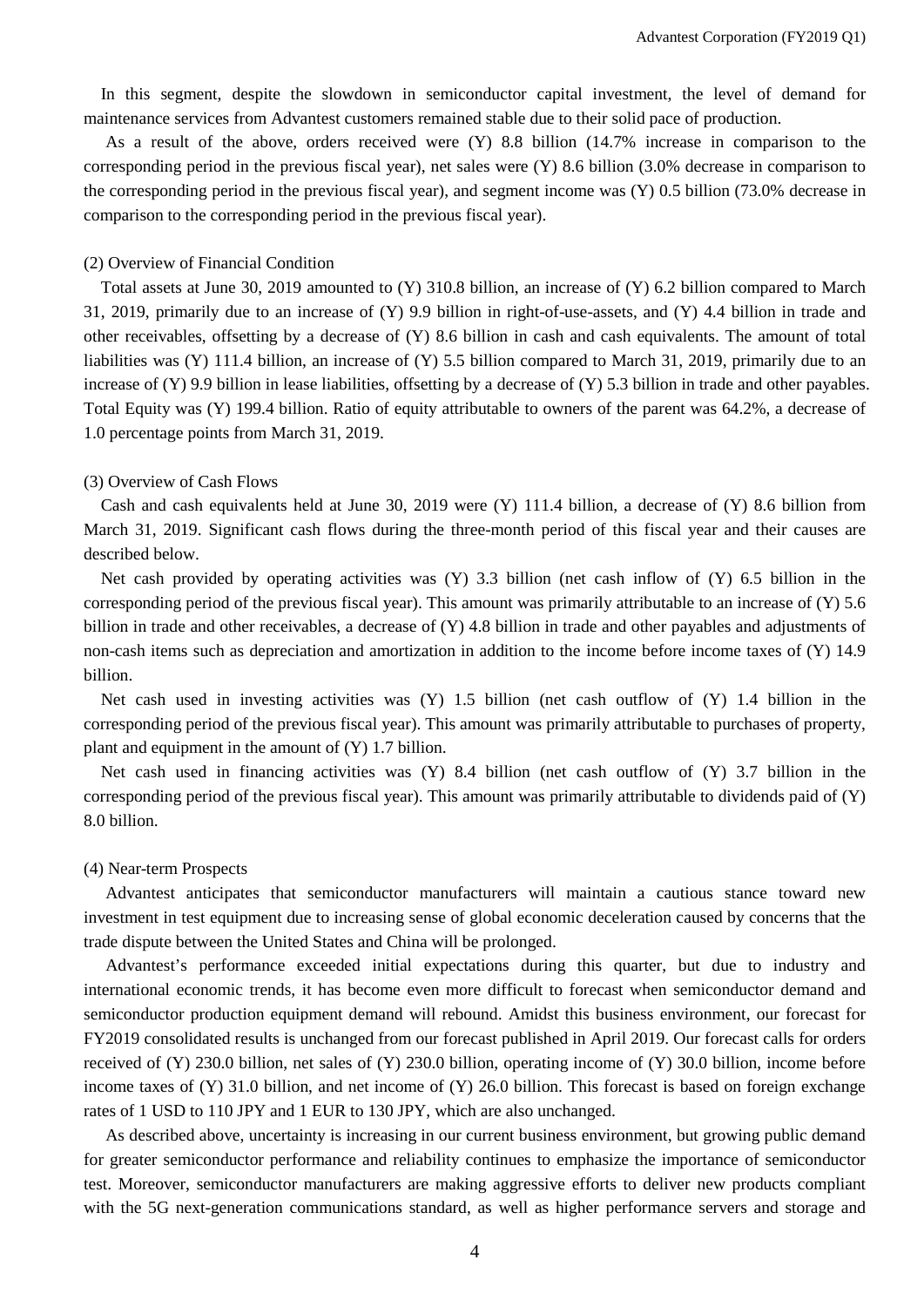network devices. In light of these factors, our medium- to long-term forecast that the market for semiconductor test equipment will grow as the semiconductor market expands, despite repeated short-term fluctuations in demand, remains unchanged.

Based on this outlook, Advantest will continue our efforts to establish and maintain a foundation for growth, improve periodic profitability, and use capital efficiently, to achieve the targets set forth in our mid-term management plan launched in FY2018.

.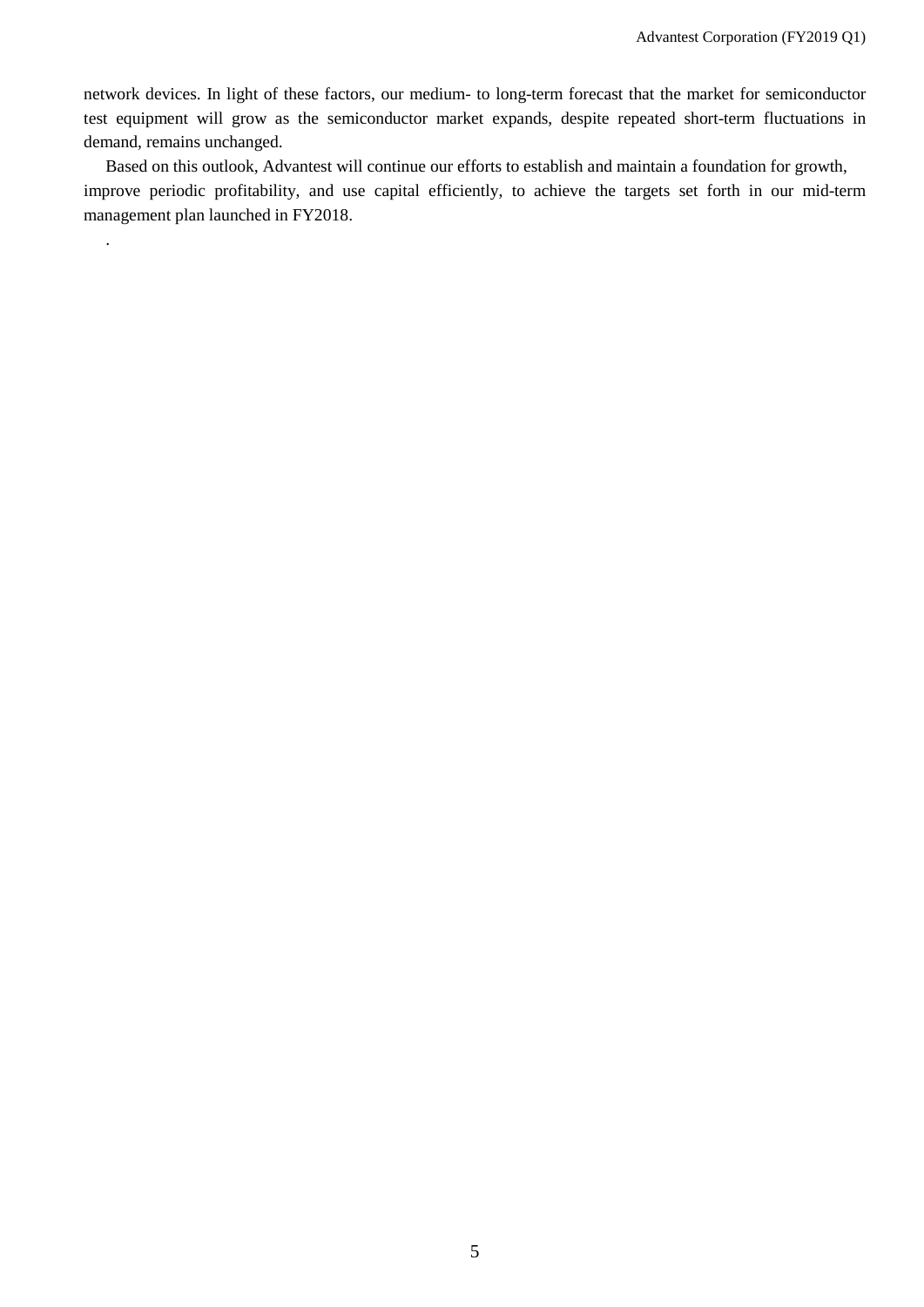2. Condensed Consolidated Financial Statements

(1) Condensed Consolidated Statement of Financial Position

|                                     |                         | Millions of Yen        |
|-------------------------------------|-------------------------|------------------------|
|                                     | As of<br>March 31, 2019 | As of<br>June 30, 2019 |
| Assets                              |                         |                        |
| Current assets                      |                         |                        |
| Cash and cash equivalents           | 119,943                 | 111,358                |
| Trade and other receivables         | 51,786                  | 56,213                 |
| Inventories                         | 57,099                  | 59,151                 |
| Other current assets                | 4,423                   | 4,324                  |
| Total current assets                | 233,251                 | 231,046                |
| Non-current assets                  |                         |                        |
| Property, plant and equipment, net  | 30,786                  | 30,409                 |
| Right-of-use assets                 |                         | 9,892                  |
| Goodwill and intangible assets, net | 26,119                  | 25,090                 |
| Other financial assets              | 2,861                   | 2,660                  |
| Deferred tax assets                 | 11,209                  | 11,298                 |
| Other non-current assets            | 354                     | 394                    |
| Total non-current assets            | 71,329                  | 79,743                 |
| Total assets                        | 304,580                 | 310,789                |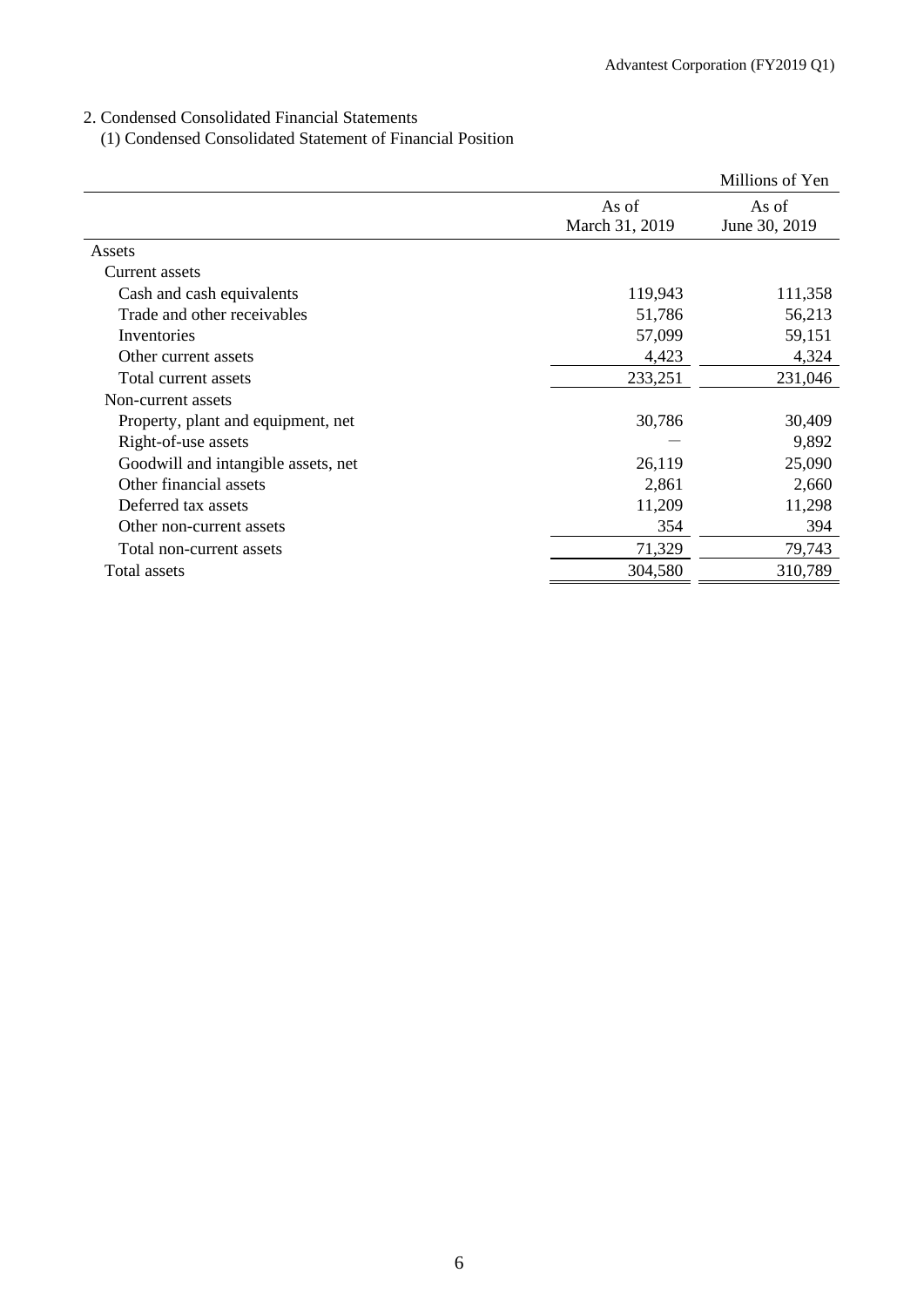| As of<br>As of<br>March 31, 2019<br>June 30, 2019<br>Liabilities and Equity<br>Liabilities<br><b>Current liabilities</b><br>Trade and other payables<br>43,942<br>38,636<br>8,650<br>4,844<br>Income tax payables<br>Provisions<br>2,880<br>2,886<br>Other financial liabilities<br>5,302<br>905<br>Other current liabilities<br>8,127<br>6,465<br>Total current liabilities<br>62,848<br>59,789<br>Non-current liabilities<br>Lease liabilities<br>8,226<br>Retirement benefit liabilities<br>37,554<br>37,528<br>Deferred tax liabilities<br>1,680<br>1,745<br>4,076<br>Other non-current liabilities<br>3,793<br>Total non-current liabilities<br>43,001<br>51,601<br><b>Total liabilities</b><br>105,849<br>111,390<br>Equity<br>32,363<br>32,363<br>Share capital<br>Share premium<br>43,018<br>43,111<br>Treasury shares<br>(6,262)<br>Retained earnings<br>125,927<br>129,632<br>Other components of equity<br>192<br>3,685<br>Total equity attributable to<br>198,731<br>199,399<br>owners of the parent<br>Total equity<br>198,731<br>199,399<br>Total liabilities and equity<br>304,580<br>310,789 |  | Millions of Yen |
|--------------------------------------------------------------------------------------------------------------------------------------------------------------------------------------------------------------------------------------------------------------------------------------------------------------------------------------------------------------------------------------------------------------------------------------------------------------------------------------------------------------------------------------------------------------------------------------------------------------------------------------------------------------------------------------------------------------------------------------------------------------------------------------------------------------------------------------------------------------------------------------------------------------------------------------------------------------------------------------------------------------------------------------------------------------------------------------------------------------|--|-----------------|
|                                                                                                                                                                                                                                                                                                                                                                                                                                                                                                                                                                                                                                                                                                                                                                                                                                                                                                                                                                                                                                                                                                              |  |                 |
|                                                                                                                                                                                                                                                                                                                                                                                                                                                                                                                                                                                                                                                                                                                                                                                                                                                                                                                                                                                                                                                                                                              |  |                 |
|                                                                                                                                                                                                                                                                                                                                                                                                                                                                                                                                                                                                                                                                                                                                                                                                                                                                                                                                                                                                                                                                                                              |  |                 |
|                                                                                                                                                                                                                                                                                                                                                                                                                                                                                                                                                                                                                                                                                                                                                                                                                                                                                                                                                                                                                                                                                                              |  |                 |
|                                                                                                                                                                                                                                                                                                                                                                                                                                                                                                                                                                                                                                                                                                                                                                                                                                                                                                                                                                                                                                                                                                              |  |                 |
|                                                                                                                                                                                                                                                                                                                                                                                                                                                                                                                                                                                                                                                                                                                                                                                                                                                                                                                                                                                                                                                                                                              |  |                 |
|                                                                                                                                                                                                                                                                                                                                                                                                                                                                                                                                                                                                                                                                                                                                                                                                                                                                                                                                                                                                                                                                                                              |  |                 |
|                                                                                                                                                                                                                                                                                                                                                                                                                                                                                                                                                                                                                                                                                                                                                                                                                                                                                                                                                                                                                                                                                                              |  |                 |
|                                                                                                                                                                                                                                                                                                                                                                                                                                                                                                                                                                                                                                                                                                                                                                                                                                                                                                                                                                                                                                                                                                              |  |                 |
|                                                                                                                                                                                                                                                                                                                                                                                                                                                                                                                                                                                                                                                                                                                                                                                                                                                                                                                                                                                                                                                                                                              |  |                 |
|                                                                                                                                                                                                                                                                                                                                                                                                                                                                                                                                                                                                                                                                                                                                                                                                                                                                                                                                                                                                                                                                                                              |  |                 |
|                                                                                                                                                                                                                                                                                                                                                                                                                                                                                                                                                                                                                                                                                                                                                                                                                                                                                                                                                                                                                                                                                                              |  |                 |
|                                                                                                                                                                                                                                                                                                                                                                                                                                                                                                                                                                                                                                                                                                                                                                                                                                                                                                                                                                                                                                                                                                              |  |                 |
|                                                                                                                                                                                                                                                                                                                                                                                                                                                                                                                                                                                                                                                                                                                                                                                                                                                                                                                                                                                                                                                                                                              |  |                 |
|                                                                                                                                                                                                                                                                                                                                                                                                                                                                                                                                                                                                                                                                                                                                                                                                                                                                                                                                                                                                                                                                                                              |  |                 |
|                                                                                                                                                                                                                                                                                                                                                                                                                                                                                                                                                                                                                                                                                                                                                                                                                                                                                                                                                                                                                                                                                                              |  |                 |
|                                                                                                                                                                                                                                                                                                                                                                                                                                                                                                                                                                                                                                                                                                                                                                                                                                                                                                                                                                                                                                                                                                              |  |                 |
|                                                                                                                                                                                                                                                                                                                                                                                                                                                                                                                                                                                                                                                                                                                                                                                                                                                                                                                                                                                                                                                                                                              |  |                 |
|                                                                                                                                                                                                                                                                                                                                                                                                                                                                                                                                                                                                                                                                                                                                                                                                                                                                                                                                                                                                                                                                                                              |  |                 |
|                                                                                                                                                                                                                                                                                                                                                                                                                                                                                                                                                                                                                                                                                                                                                                                                                                                                                                                                                                                                                                                                                                              |  |                 |
|                                                                                                                                                                                                                                                                                                                                                                                                                                                                                                                                                                                                                                                                                                                                                                                                                                                                                                                                                                                                                                                                                                              |  |                 |
|                                                                                                                                                                                                                                                                                                                                                                                                                                                                                                                                                                                                                                                                                                                                                                                                                                                                                                                                                                                                                                                                                                              |  | (5,899)         |
|                                                                                                                                                                                                                                                                                                                                                                                                                                                                                                                                                                                                                                                                                                                                                                                                                                                                                                                                                                                                                                                                                                              |  |                 |
|                                                                                                                                                                                                                                                                                                                                                                                                                                                                                                                                                                                                                                                                                                                                                                                                                                                                                                                                                                                                                                                                                                              |  |                 |
|                                                                                                                                                                                                                                                                                                                                                                                                                                                                                                                                                                                                                                                                                                                                                                                                                                                                                                                                                                                                                                                                                                              |  |                 |
|                                                                                                                                                                                                                                                                                                                                                                                                                                                                                                                                                                                                                                                                                                                                                                                                                                                                                                                                                                                                                                                                                                              |  |                 |
|                                                                                                                                                                                                                                                                                                                                                                                                                                                                                                                                                                                                                                                                                                                                                                                                                                                                                                                                                                                                                                                                                                              |  |                 |
|                                                                                                                                                                                                                                                                                                                                                                                                                                                                                                                                                                                                                                                                                                                                                                                                                                                                                                                                                                                                                                                                                                              |  |                 |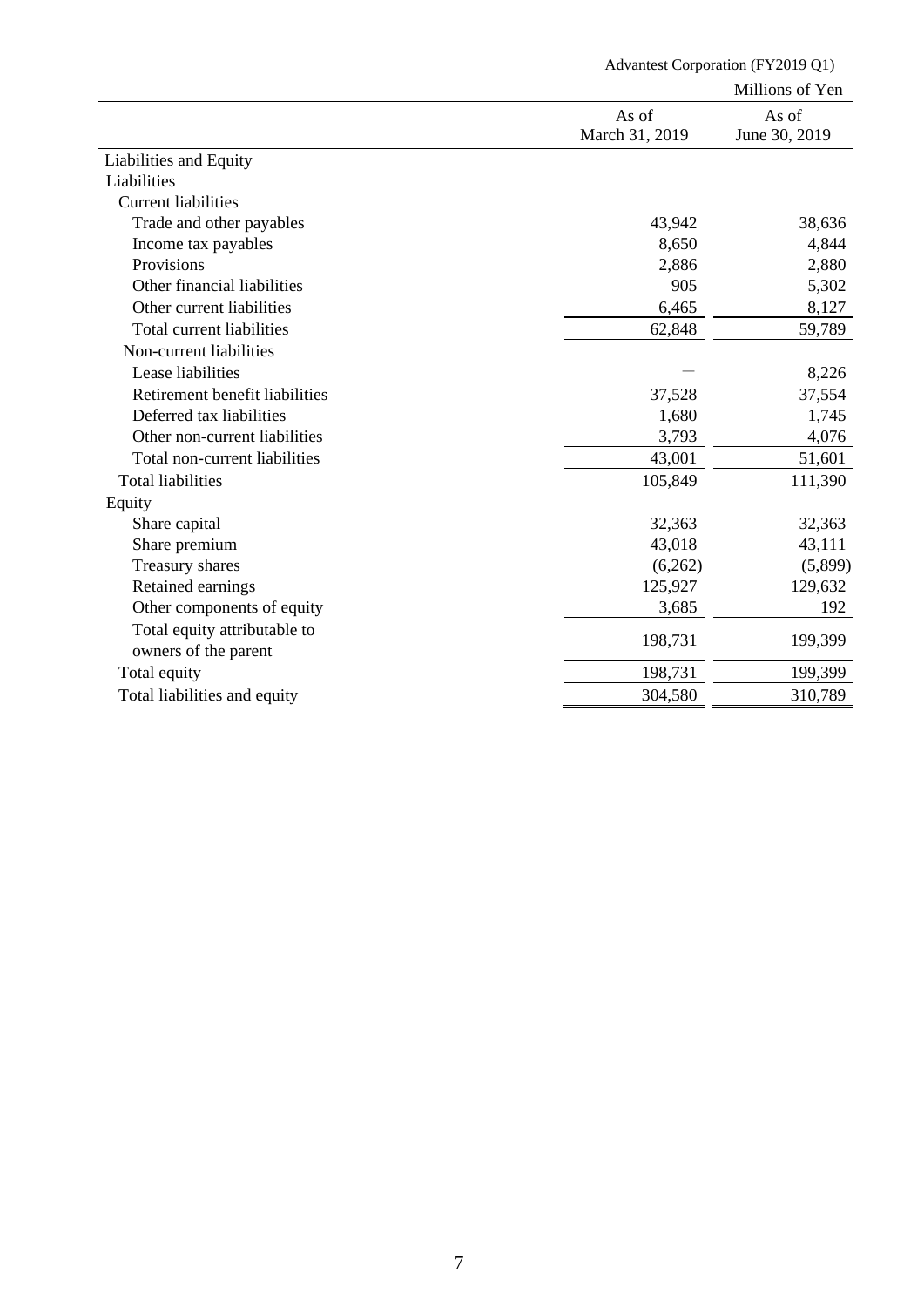(2) Condensed Consolidated Statement of Profit or Loss and Condensed Consolidated Statement of Comprehensive Income

## Condensed Consolidated Statement of Profit or Loss

|                                                 |                                     | Millions of Yen                     |
|-------------------------------------------------|-------------------------------------|-------------------------------------|
|                                                 | Three months ended<br>June 30, 2018 | Three months ended<br>June 30, 2019 |
| Net sales                                       | 70,931                              | 66,165                              |
| Cost of sales                                   | (32, 733)                           | (26, 814)                           |
| Gross profit                                    | 38,198                              | 39,351                              |
| Selling, general and<br>administrative expenses | (22, 450)                           | (24,215)                            |
| Other income                                    | 93                                  | 46                                  |
| Other expenses                                  | (23)                                | (22)                                |
| Operating income                                | 15,818                              | 15,160                              |
| Financial income                                | 752                                 | 232                                 |
| Financial expenses                              | (33)                                | (443)                               |
| Income before income taxes                      | 16,537                              | 14,949                              |
| Income taxes                                    | (2,645)                             | (2, 865)                            |
| Net income                                      | 13,892                              | 12,084                              |
| Net income attributable to:                     |                                     |                                     |
| Owners of the parent                            | 13,892                              | 12,084                              |
| Earnings per share:                             | Yen                                 | Yen                                 |
| <b>Basic</b>                                    | 76.99                               | 61.07                               |
| Diluted                                         | 70.17                               | 60.93                               |
|                                                 |                                     |                                     |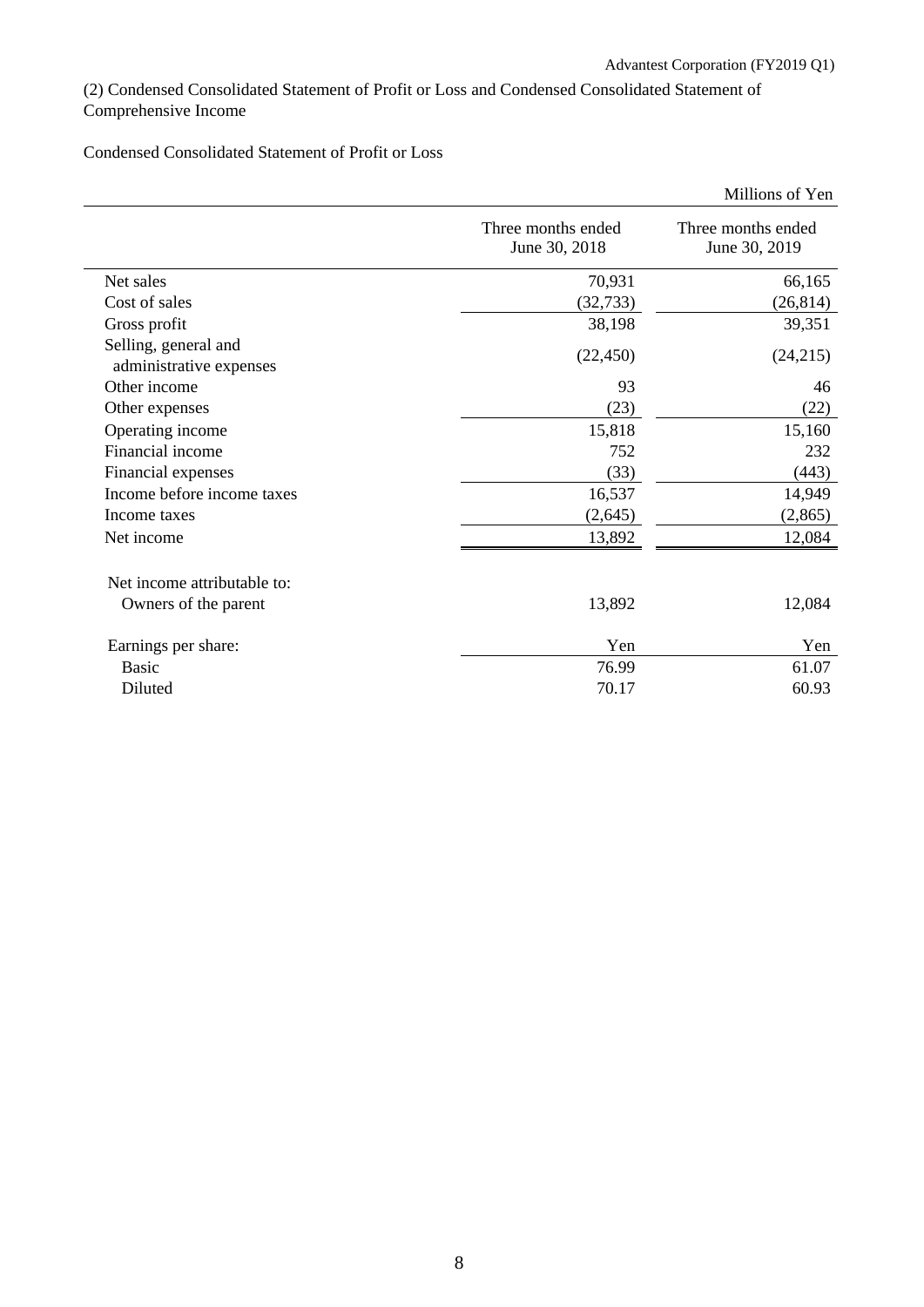|                                                               |                                     | Millions of Yen                     |
|---------------------------------------------------------------|-------------------------------------|-------------------------------------|
|                                                               | Three months ended<br>June 30, 2018 | Three months ended<br>June 30, 2019 |
| Net income                                                    | 13,892                              | 12,084                              |
| Other comprehensive income (loss), net of tax                 |                                     |                                     |
| Items that will not be reclassified to profit or loss         |                                     |                                     |
| Net change in fair value measurements of equity instruments   | 37                                  | (18)                                |
| at fair value through other comprehensive income              |                                     |                                     |
| Items that may be subsequently reclassified to profit or loss |                                     |                                     |
| Exchange differences on translation of foreign operations     | 1,843                               | (3,364)                             |
| Total other comprehensive income (loss)                       | 1,880                               | (3, 382)                            |
| Total comprehensive income for the period                     | 15,772                              | 8,702                               |
| Comprehensive income attributable to:                         |                                     |                                     |
| Owners of the parent                                          | 15,772                              | 8,702                               |

# Condensed Consolidated Statement of Comprehensive Income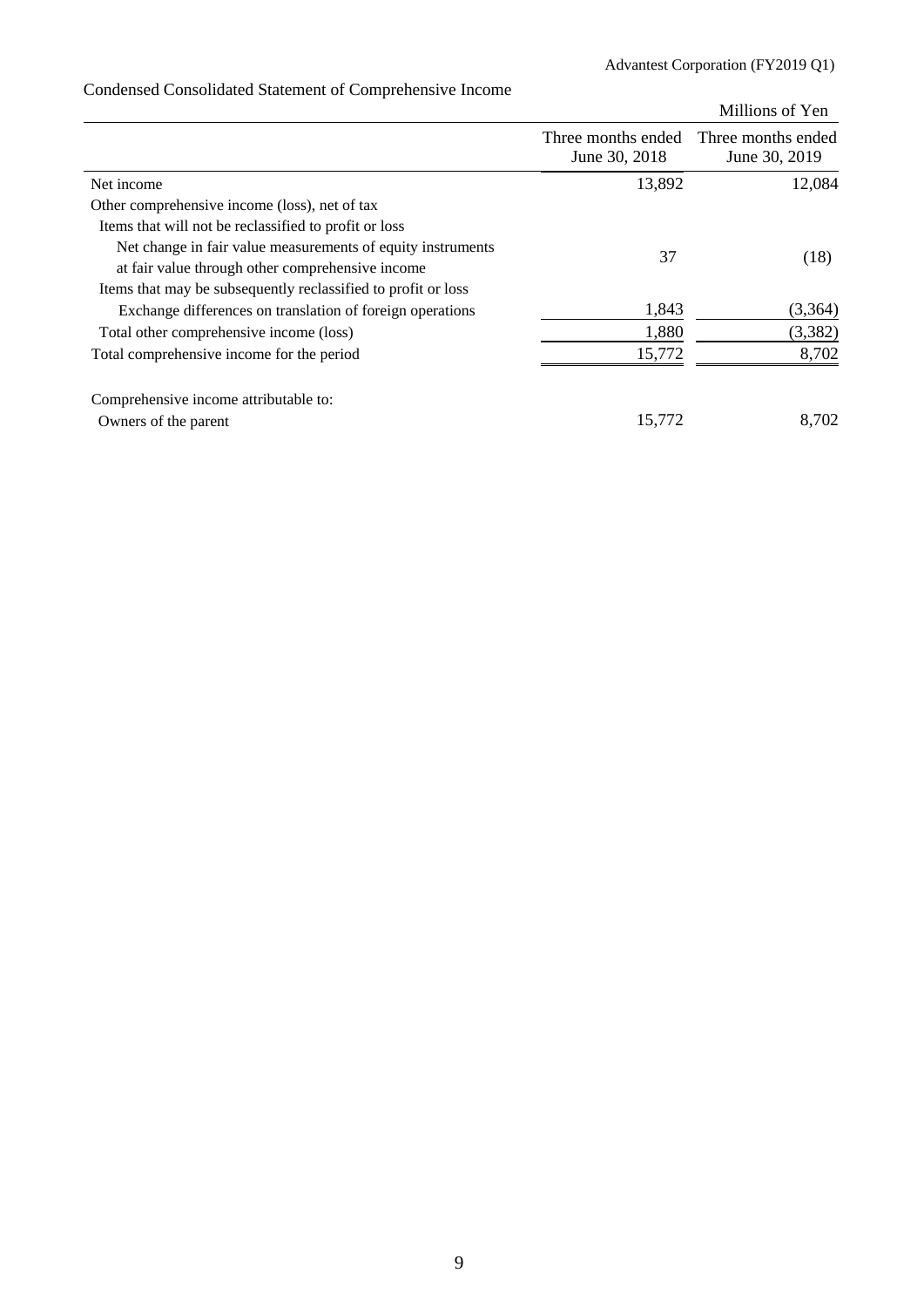## (3) Condensed Consolidated Statement of Changes in Equity

Three months ended June 30, 2018

|                                                      |                                             |                  |                    |                      |                                  |         | Millions of Yen |  |  |
|------------------------------------------------------|---------------------------------------------|------------------|--------------------|----------------------|----------------------------------|---------|-----------------|--|--|
|                                                      | Equity attributable to owners of the parent |                  |                    |                      |                                  |         |                 |  |  |
|                                                      | Share<br>capital                            | Share<br>premium | Treasury<br>shares | Retained<br>earnings | Other<br>components<br>of equity | Total   | Total<br>Equity |  |  |
| Balance at April 1, 2018                             | 32,363                                      | 43,466           | (77, 724)          | 125,204              | 1,301                            | 124,610 | 124,610         |  |  |
| Impact of change in accounting<br>policy             |                                             |                  |                    | 788                  |                                  | 788     | 788             |  |  |
| Beginning balance after<br>retrospective restatement | 32,363                                      | 43,466           | (77, 724)          | 125,992              | 1,301                            | 125,398 | 125,398         |  |  |
| Net income                                           |                                             |                  |                    | 13,892               |                                  | 13,892  | 13,892          |  |  |
| Other comprehensive income                           |                                             |                  |                    |                      | 1,880                            | 1,880   | 1,880           |  |  |
| Total comprehensive income<br>for the period         |                                             |                  |                    | 13,892               | 1,880                            | 15,772  | 15,772          |  |  |
| Purchase of treasury shares                          |                                             |                  | (0)                |                      |                                  | (0)     | (0)             |  |  |
| Disposal of treasury shares                          |                                             | (57)             | 594                | (320)                |                                  | 217     | 217             |  |  |
| Conversion of convertible<br>bonds                   |                                             | (125)            | 12,146             | (6,818)              |                                  | 5,203   | 5,203           |  |  |
| Dividends                                            |                                             |                  |                    | (4,118)              |                                  | (4,118) | (4, 118)        |  |  |
| Share-based payments                                 |                                             | 64               |                    |                      |                                  | 64      | 64              |  |  |
| Total transactions with the<br>owners                |                                             | (118)            | 12,740             | (11,256)             |                                  | 1,366   | 1,366           |  |  |
| Balance at June 30, 2018                             | 32,363                                      | 43,348           | (64, 984)          | 128,628              | 3,181                            | 142,536 | 142,536         |  |  |

Three months ended June 30, 2019

|                                                                  |                                             |                         |                    |                      |                                  |         | Millions of Yen |  |  |
|------------------------------------------------------------------|---------------------------------------------|-------------------------|--------------------|----------------------|----------------------------------|---------|-----------------|--|--|
|                                                                  | Equity attributable to owners of the parent |                         |                    |                      |                                  |         |                 |  |  |
|                                                                  | <b>Share</b><br>capital                     | <b>Share</b><br>premium | Treasury<br>shares | Retained<br>earnings | Other<br>components<br>of equity | Total   | Total<br>Equity |  |  |
| Balance at April 1, 2019                                         | 32,363                                      | 43,018                  | (6,262)            | 125,927              | 3,685                            | 198,731 | 198,731         |  |  |
| Net income                                                       |                                             |                         |                    | 12,084               |                                  | 12,084  | 12,084          |  |  |
| Other comprehensive income                                       |                                             |                         |                    |                      | (3,382)                          | (3,382) | (3,382)         |  |  |
| Total comprehensive income<br>for the period                     |                                             |                         |                    | 12,084               | (3,382)                          | 8,702   | 8,702           |  |  |
| Purchase of treasury shares                                      |                                             |                         | (0)                |                      |                                  | (0)     | (0)             |  |  |
| Disposal of treasury shares                                      |                                             | (35)                    | 363                | (181)                |                                  | 147     | 147             |  |  |
| Dividends                                                        |                                             |                         |                    | (8,309)              |                                  | (8,309) | (8,309)         |  |  |
| Share-based payments                                             |                                             | 128                     |                    |                      |                                  | 128     | 128             |  |  |
| Transfer from other components<br>of equity to retained earnings |                                             |                         |                    | 111                  | (111)                            |         |                 |  |  |
| Total transactions with the<br>owners                            |                                             | 93                      | 363                | (8,379)              | (111)                            | (8,034) | (8,034)         |  |  |
| Balance at June 30, 2019                                         | 32,363                                      | 43,111                  | (5,899)            | 129,632              | 192                              | 199,399 | 199,399         |  |  |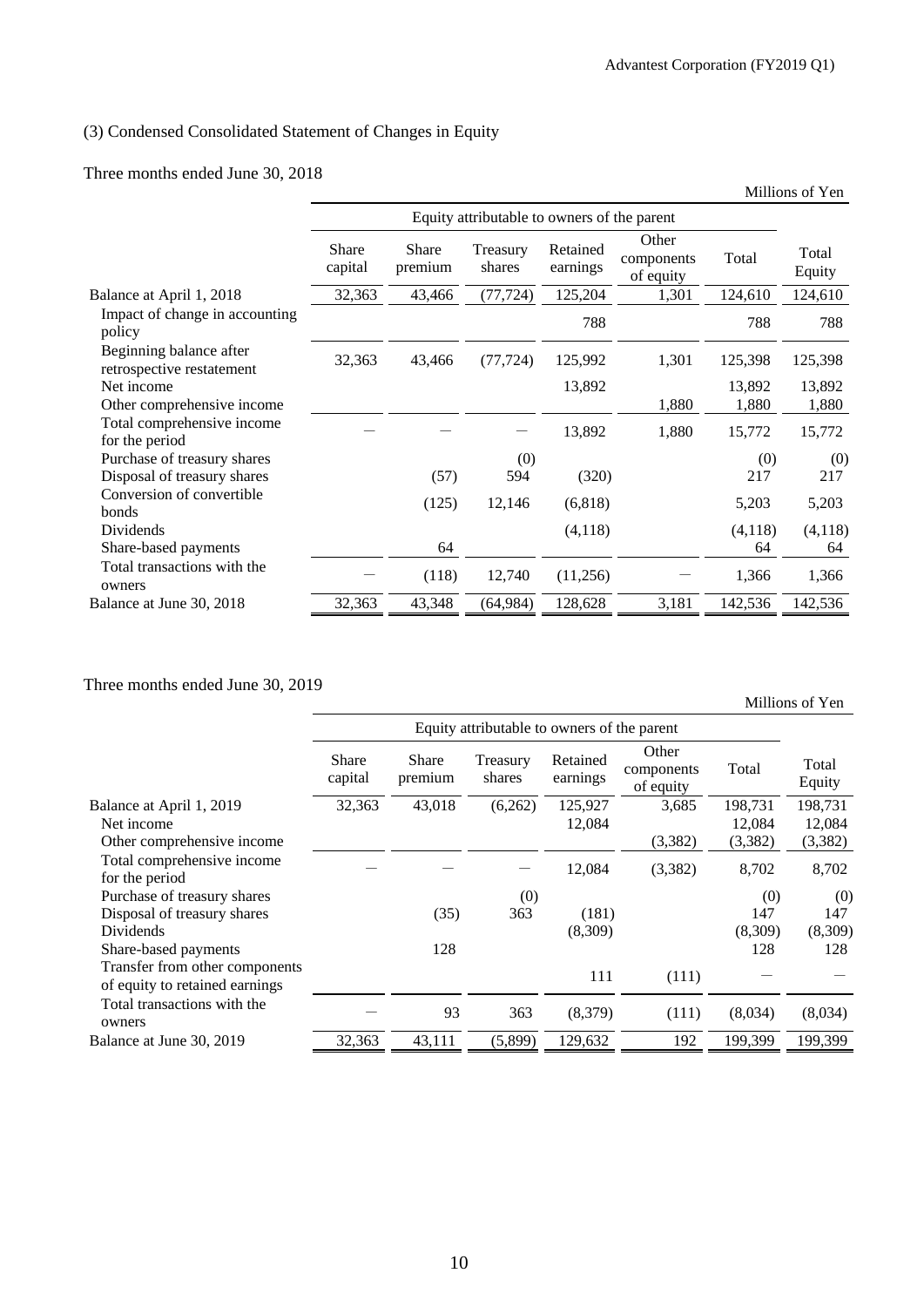(4)Condensed Consolidated Statement of Cash Flows

|                                                                  |                    | Millions of Yen    |
|------------------------------------------------------------------|--------------------|--------------------|
|                                                                  | Three months ended | Three months ended |
|                                                                  | June 30, 2018      | June 30, 2019      |
|                                                                  |                    |                    |
| Cash flows from operating activities:                            |                    |                    |
| Income before income taxes                                       | 16,537             | 14,949             |
| Adjustments to reconcile income before income taxes              |                    |                    |
| to net cash provided by (used in) operating activities:          |                    |                    |
| Depreciation and amortization                                    | 1,232              | 2,389              |
| Changes in assets and liabilities:                               |                    |                    |
| Trade and other receivables                                      | (11, 574)          | (5,635)            |
| Inventories                                                      | (1,855)            | (2,514)            |
| Trade and other payables                                         | (853)              | (4,750)            |
| Warranty provisions                                              | 346                | 1                  |
| Deposits received                                                | 1,868              | 2,463              |
| Advance receipt                                                  | 2,040              | 1,826              |
| Retirement benefit liabilities                                   | 437                | 353                |
| Other                                                            | 602                | 342                |
| Subtotal                                                         | 8,780              | 9,424              |
| Interest and dividends received                                  | 187                | 229                |
| Interest paid                                                    | (2)                | (38)               |
| Income taxes paid                                                | (2, 497)           | (6, 288)           |
| Net cash provided by (used in) operating activities              | 6.468              | 3,327              |
| Cash flows from investing activities:                            |                    |                    |
| Proceeds from sale of eauity instruments                         |                    | 111                |
| Purchases of property, plant and equipment                       | (1, 399)           | (1,652)            |
| Purchases of intangible assets                                   | (59)               | (17)               |
| Other                                                            | 9                  | 32                 |
|                                                                  |                    |                    |
| Net cash provided by (used in) investing activities              | (1,449)            | (1,526)            |
| Cash flows from financing activities:                            |                    |                    |
| Proceeds from disposal of treasury shares                        | 217                | 147                |
| Dividends paid                                                   | (3,943)            | (7,981)            |
| Payments for lease liabilities                                   |                    | (578)              |
| Other                                                            | $\boldsymbol{0}$   | (0)                |
| Net cash provided by (used in) financing activities              | (3,726)            | (8, 412)           |
| Net effect of exchange rate changes on cash and cash equivalents | 1,178              | (1,974)            |
| Net change in cash and cash equivalents                          | 2,471              | (8,585)            |
| Cash and cash equivalents at the beginning of period             | 103,973            | 119,943            |
| Cash and cash equivalents at the end of period                   | 106,444            | 111,358            |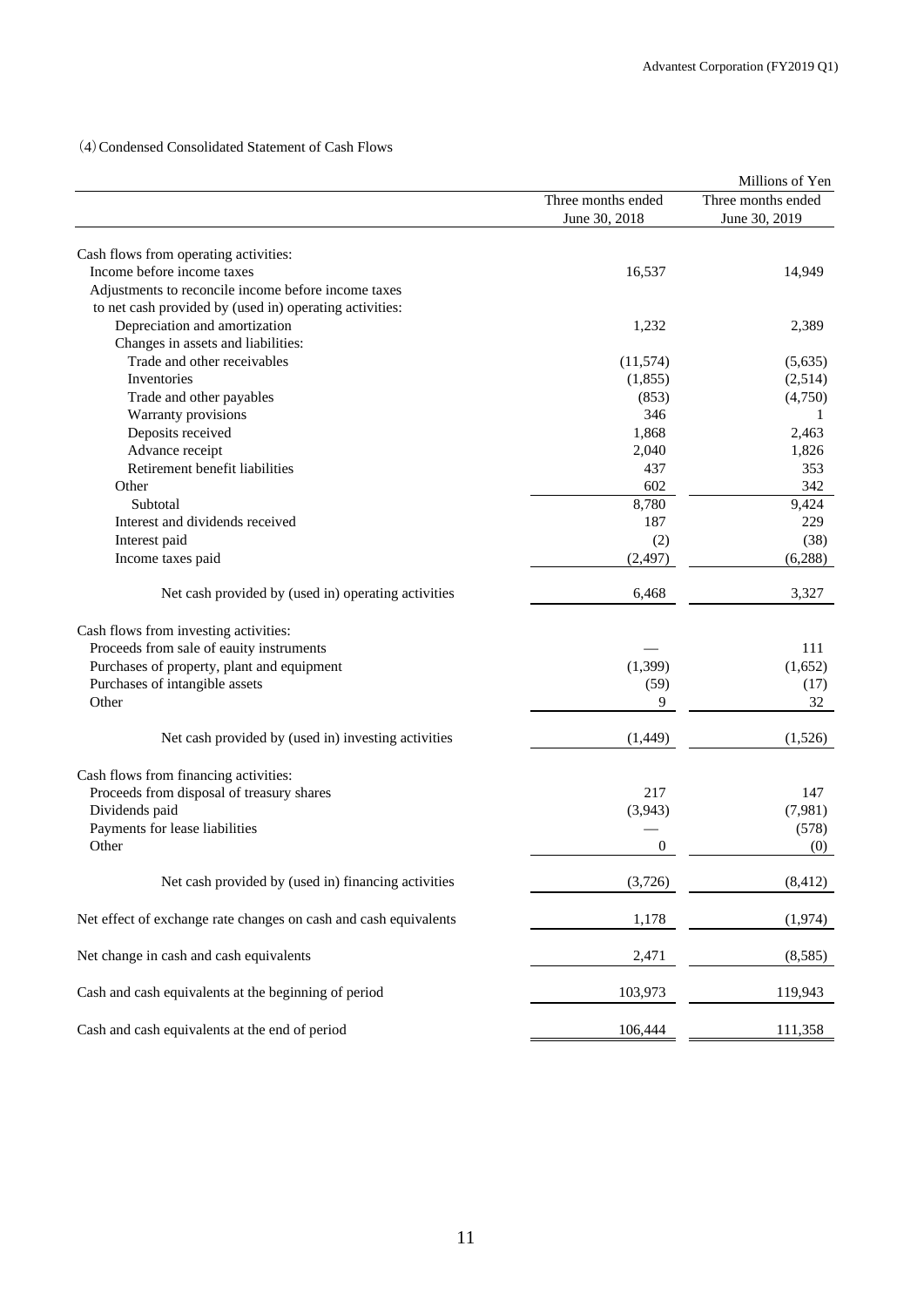(5) Notes to the Condensed Consolidated Financial Statements

(Notes on Going Concern): None

(Changes in Accounting Policies)

### IFRS 16: Leases

Advantest has adopted IFRS 16 Leases from this quarter.

To apply IFRS 16, Advantest used the cumulative effect transition method which is recognizing the cumulative effect of applying the new standard at the beginning of the year of initial application.

In transitioning to IFRS16, Advantest has chosen the practical expedient detailed in paragraph C3 of IFRS 16 and grandfathered its assessments of whether contracts contain leases under IAS 17 "Leases" and IFRIC 4 "Determining whether an Arrangement contains a Lease."

Advantest, as a lessee, recognized right-of-use assets and lease liabilities at the date of initial application for leases previously classified as an operation leases applying IAS 17. These lease liabilities have been measured at the present value of the remaining lease payments, discounted using the lessee's incremental borrowing rate at the date of initial application.

Right-of-use assets recognized at the date of initial application in the condensed consolidated statement of financial position amount to (Y) 10,344 million.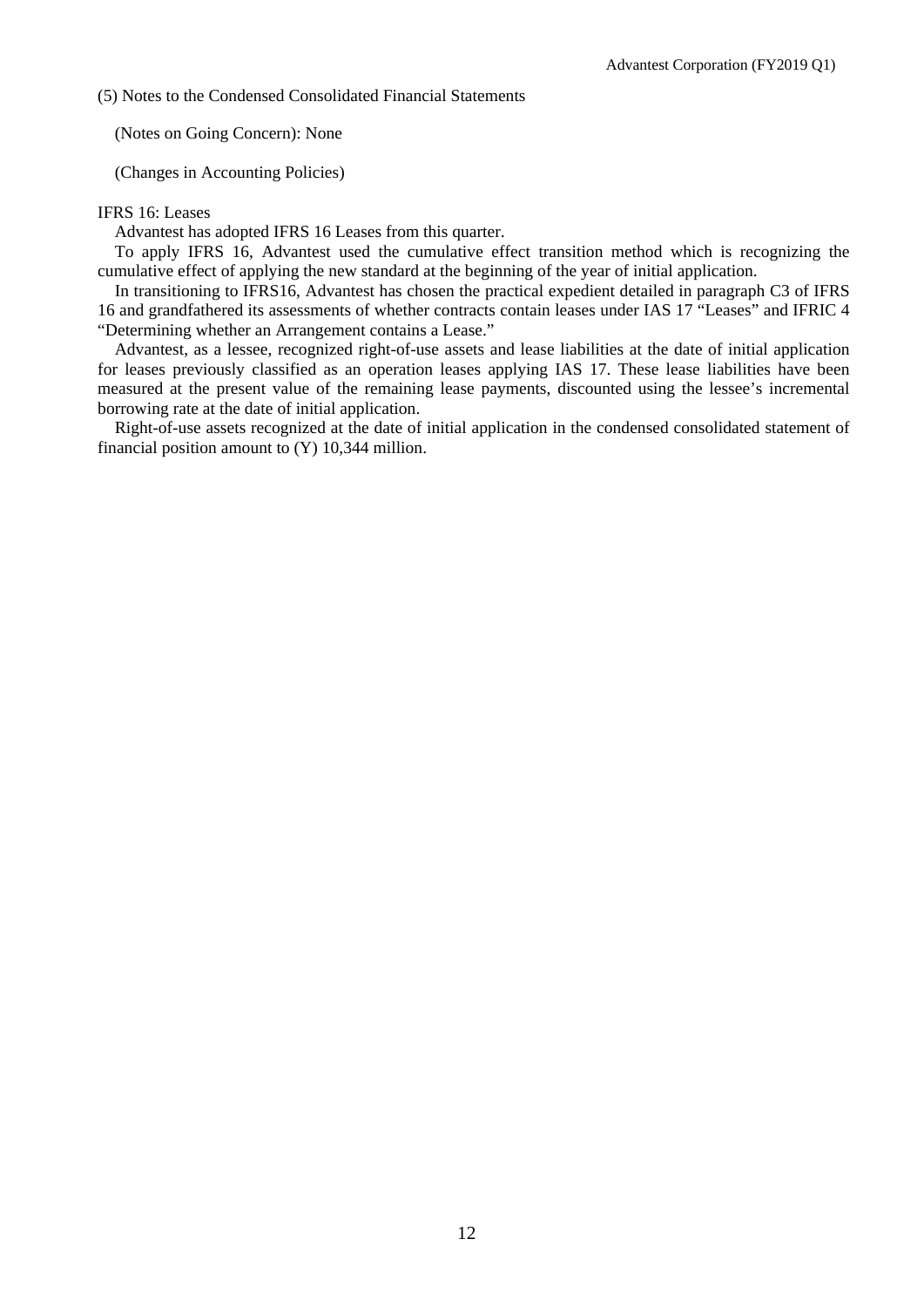## (Segment Information)

### Three months ended June 30, 2018 Millions of Yen

|                                                                                               | Semiconductor<br>and Component<br><b>Test System</b><br><b>Business</b> | Mechatronics<br>System<br><b>Business</b> | Services.<br>Support and<br>Others | Elimination<br>and Corporate | Consolidated |
|-----------------------------------------------------------------------------------------------|-------------------------------------------------------------------------|-------------------------------------------|------------------------------------|------------------------------|--------------|
| Net sales                                                                                     |                                                                         |                                           |                                    |                              |              |
| Net sales to unaffiliated customers                                                           | 50,979                                                                  | 11,078                                    | 8,874                              |                              | 70,931       |
| Inter-segment sales                                                                           |                                                                         |                                           |                                    |                              |              |
| Total                                                                                         | 50,979                                                                  | 11,078                                    | 8,874                              |                              | 70,931       |
| Segment income (loss)<br>(operating income (loss) before<br>share-based compensation expense) | 15,497                                                                  | 441                                       | 1,902                              | (1,958)                      | 15,882       |
| Adjustment:<br>Share-based compensation expense                                               |                                                                         |                                           |                                    |                              | (64)         |
| Operating income                                                                              |                                                                         |                                           |                                    |                              | 15,818       |
| Financial income                                                                              |                                                                         |                                           |                                    |                              | 752          |
| Financial expenses                                                                            |                                                                         |                                           |                                    |                              | (33)         |
| Income before income taxes                                                                    |                                                                         |                                           |                                    |                              | 16,537       |

## Three months ended June 30, 2019

|                                                                                               | Semiconductor<br>and Component<br><b>Test System</b><br><b>Business</b> | Mechatronics<br>System<br><b>Business</b> | Services.<br>Support and<br>Others | Elimination<br>and Corporate | Consolidated |
|-----------------------------------------------------------------------------------------------|-------------------------------------------------------------------------|-------------------------------------------|------------------------------------|------------------------------|--------------|
| Net sales                                                                                     |                                                                         |                                           |                                    |                              |              |
| Net sales to unaffiliated customers                                                           | 50,909                                                                  | 6,645                                     | 8,611                              |                              | 66,165       |
| Inter-segment sales                                                                           | 10                                                                      |                                           |                                    | (10)                         |              |
| Total                                                                                         | 50,919                                                                  | 6,645                                     | 8,611                              | (10)                         | 66,165       |
| Segment income (loss)<br>(operating income (loss) before<br>share-based compensation expense) | 17,659                                                                  | (952)                                     | 513                                | (1,911)                      | 15,309       |
| Adjustment:<br>Share-based compensation expense                                               |                                                                         |                                           |                                    |                              | (149)        |
| Operating income                                                                              |                                                                         |                                           |                                    |                              | 15,160       |
| Financial income                                                                              |                                                                         |                                           |                                    |                              | 232          |
| Financial expenses                                                                            |                                                                         |                                           |                                    |                              | (443)        |
| Income before income taxes                                                                    |                                                                         |                                           |                                    |                              | 14,949       |

(Notes)

1. Advantest uses the operating income (loss) before share-based compensation expense for management's analysis of business segment results.

2. Share-based compensation expense represents expenses for stock options and performance-based stock remuneration expense.

3. Segment income (loss) is presented on the basis of operating income (loss) before share-based compensation expense.

4. Inter-segment sales are based on market prices.

5. Adjustments to segment income (loss) in Corporate principally represent corporate general and administrative expenses and research and development expenses related to fundamental research activities that are not allocated to operating segments.